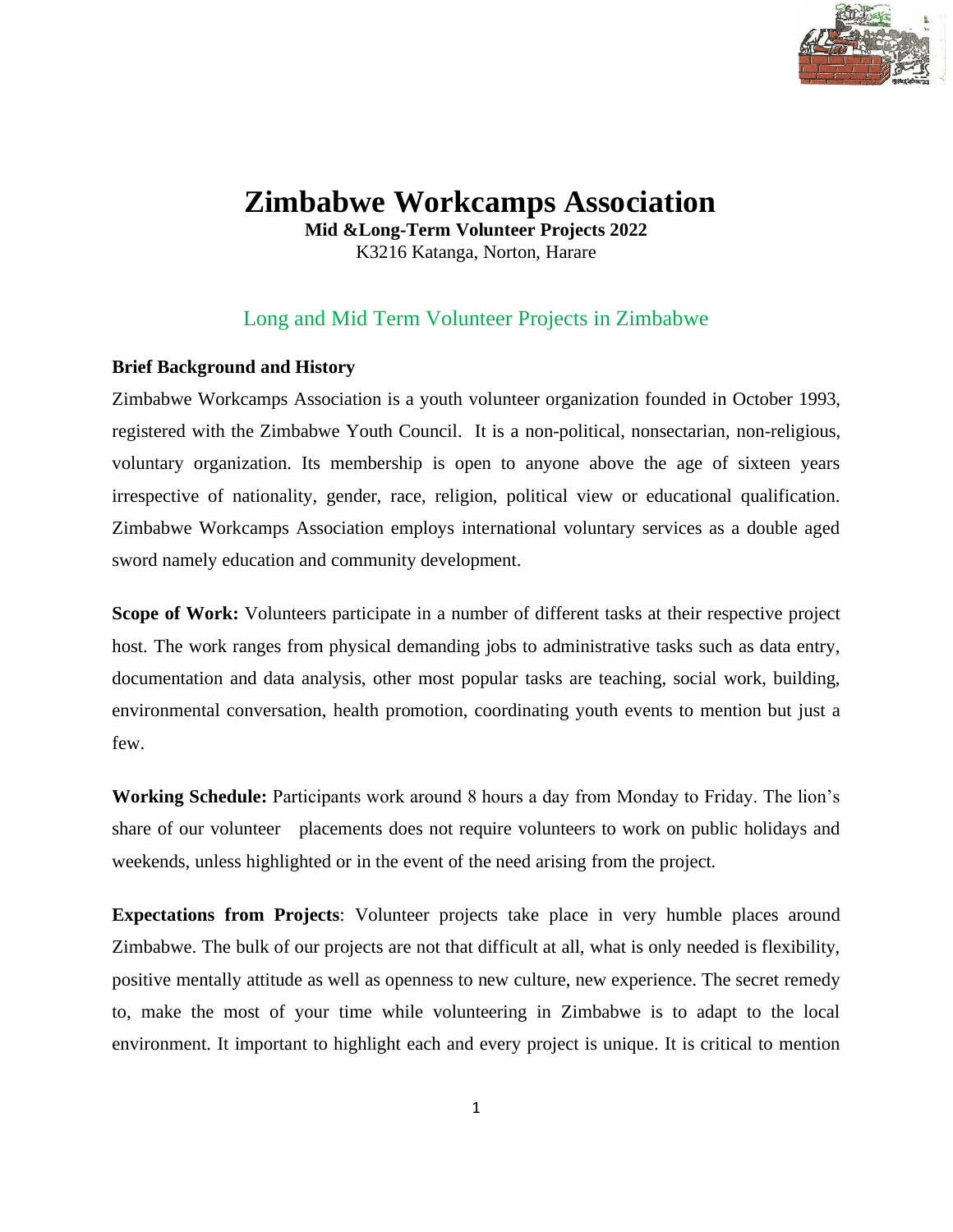that volunteers should make the most of their time with the community they serve, since this is a chance of a life time, to work and live with people in their respective communities, just like them.

**Arrival and Orientation:** Volunteers will be picked up from the Airport or regional bus station in on request. They will be transferred to any lodge in town of their choice. Two-day orientation will be organized in close collaboration with the volunteers and ZWA staff. The main objective of the orientation is to minimize the effects of cultural shock as well as to build capacities for the volunteers, so as to meet the community with open mind.

**Accommodation**: The volunteer will live with host families within the community and this will provide volunteers with the opportunity to learn more from the local people and also share in their daily way of life as well as deep understanding of the host community.

**Food**: Basic meals will be provided in the host family from what is locally available in the local community. Volunteers are therefore advised to be flexible and open minded. This will make it easy to negotiate entry in to the community as volunteers.

**Investment:** The participates will contribute €250 for all around Zimbabwe, expect for Victoria Falls where volunteers should contribute US\$320 because of very high cost related to Victoria falls projects. The fee covers orientation, evaluation, monitoring, project set up, office running/administrative expenses, supporting small community projects running of activities during the project, certificate of participation, accommodation, feeding at camp and communication prior to, during and after the camp. Volunteers will participate in an orientation day after arrival charge, Participations are advised to reserve  $\epsilon$ 50 for airport transfers, transport to and from the workcamp venue.

The Participation fee does not cover the following.

 $\Box$  Internal travels to and from the project station.  $\Box$  Refreshment outside the project  $\Box$  Air ticket, excursions, visa and insurance  $\Box$  Local travel and personal effects.

### *The Participation fee €250 does not cover the following,*

 $\Box$  Internal travels to and from the project station.  $\Box$  Refreshment outside the project  $\Box$  Air ticket, excursions, visa and insurance  $\Box$  Local travel and personal effects

# *Detailed M/LTV Program*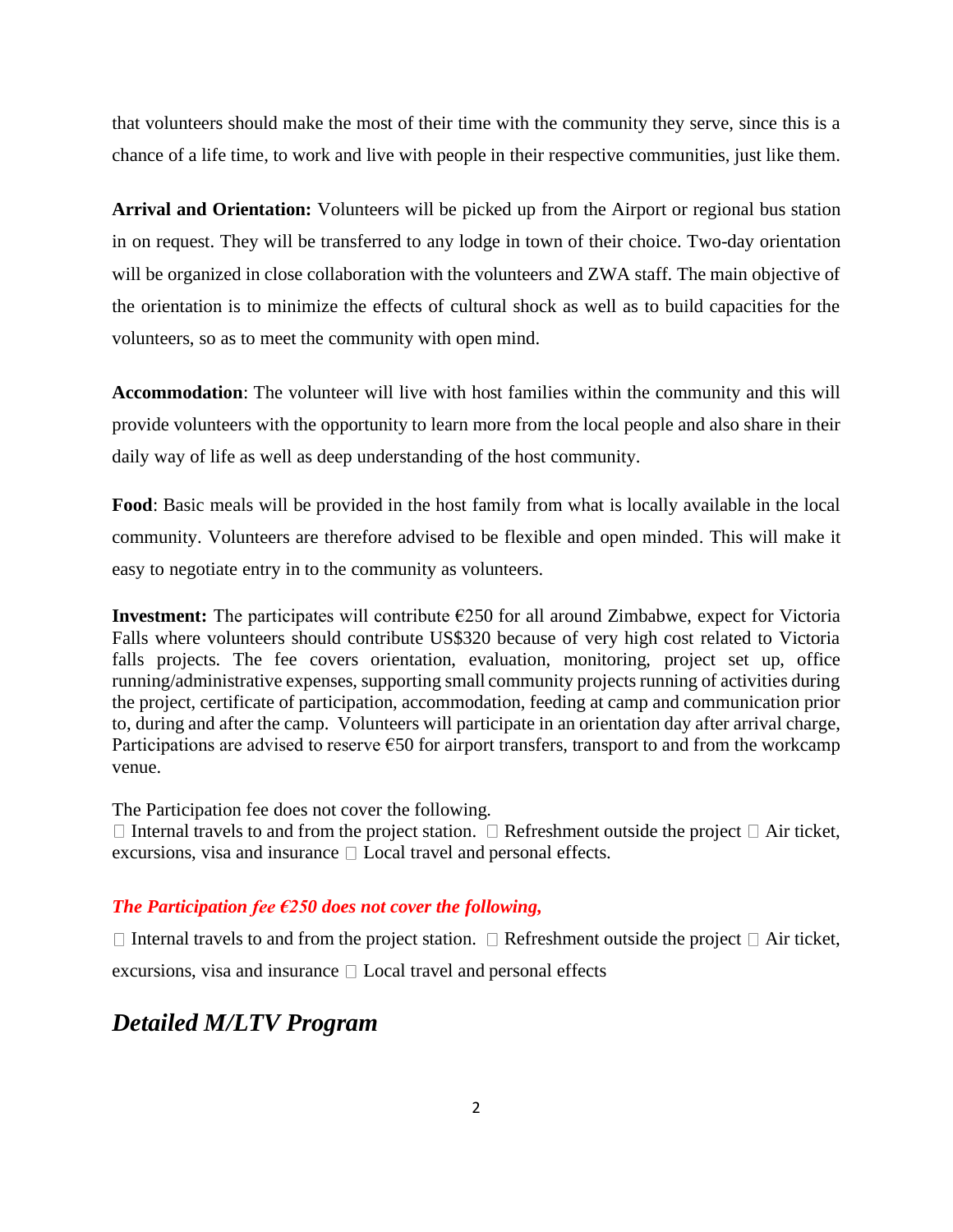#### **Mutare Called to Care - Project Code ZWA M/LTV 001**

**Project in Brief:** Called to Care Centre is a community Christian inspired organisation which seeks to transform lives of the disadvantaged members of Mutare community especially the homeless people. The volunteers will assist the centre with capacity building programs at the centre in the three existing programs namely farming God's Way, Mukana Wenyasha Master Kitchen where the less privileged are undergoing training so as to be self-reliant It provides rehabilitation and training so that the beneficiaries will be able to contribute positively to the community. The volunteers will work with the staff members at the centre to provide training as well as rehabilitation for the disadvantaged members of our community.

**Scope of Work:** Volunteers on this program facilitate training and extra-curricular activities for the beneficiaries. The idea of the centre is to provide hands on training, so as to be self-reliant. The centre also addresses issues of child abuse among other challenges. Volunteers work together with representatives of the City of Mutare, Presbyterian Church Committee and Called to Care staff to identify and resolve issues related to homeless people. Volunteers will also have an opportunity to engage in indoor and outdoor games with the beneficiaries. It is basically an opportunity for international volunteers to appreciate initiatives around safeguarding the rights of the less privileged members of the community.

#### **Areas of Specialization (Skills, Knowledge Requirements)**

No special skills are required in this program. Basically, passion and commitment are all volunteers require to take part in this program. Development Practitioners are most welcome to this project. Volunteers with other ideas to share are most welcome.

#### **Accommodation**

Volunteers will be accommodated at the Centre. Rooms are available to individual volunteers. Volunteers with special needs like seniors/ aged, families and physically challenged will have special arrangements for their accommodations

#### **Location:** Mutare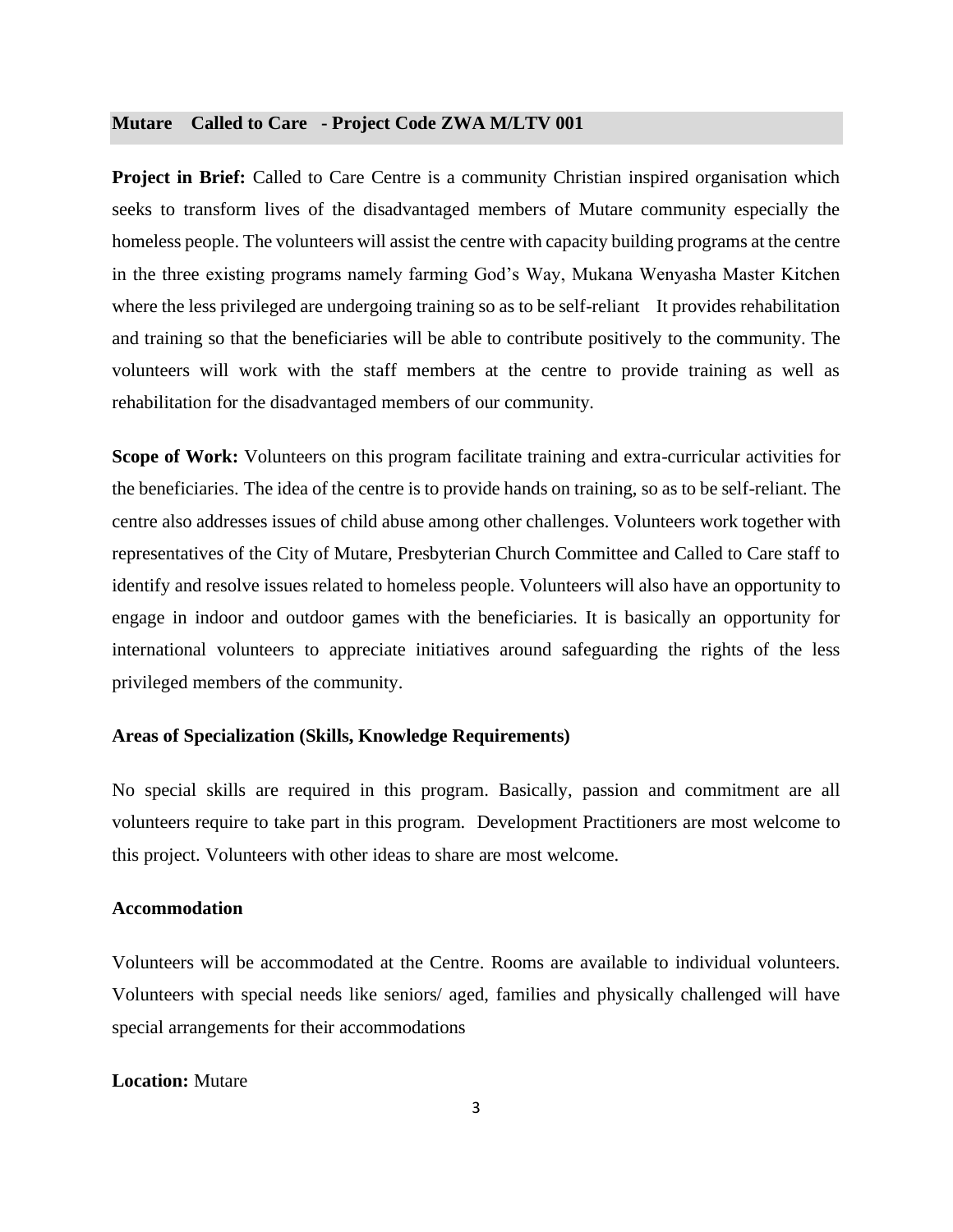#### **Language:** English

#### **Terminal**: Robert Gabriel Mugabe International Airport

#### **Participatory Organic Research Extension and Training - Project Code ZWA M/LTV002**

**Project in Brief:** Participatory Organic Research and Training (PORET). PORET Trust works with the community to address hunger, malnutrition, and poverty. The aim of PORET is to support the farmers in the low rainfall area of Chaseyama in Zimbabwe in adopting techniques and skills which are essential for them, their families and the whole area to survive and attain a sustainable, productive and healthy life situation. At Chaseyama, we have begun creating a space in which people can learn adapted techniques and methods that improve the quality of community life. And several farmers in Chaseyama have begun adopting ideas that are relevant to their own sites. We are currently planning to expand our work since the demand is growing in the face of the climate change problems we are facing today.

**Scope of Work:** Volunteers will work with farmers in the low rainfall area of Zimbabwe in adopting techniques and skills which are essential for them, their families and the whole area to survive and produce food sustainably while promoting towards a healthy community. PORET is creating a space in which people can learn adapted techniques and methods that improve the quality of rural life. PORET envision the establishment of a sustainable food production chain with a strong bias on small grain crops such as rapoko, sorghum and millet which are healthy and drought resilient, hence promoting ecological farming. Several of our members (*Volunteers)* around the country have begun adopting ideas that are relevant to their own sites. We are currently planning to expand our work since the demand is growing in the face of the climate change problems we are facing today. The project will also link with local health providers from the government to promote good Nutritional practices by local women thorough house to house visits by the Volunteers with training tools.

Volunteers on this program will also facilitate training and extra-curricular activities for the beneficiaries. The idea of the centre is to provide hands on training, so as to be self-reliant. The centre also addresses issues of the local communities in regards to sustainable livelihoods.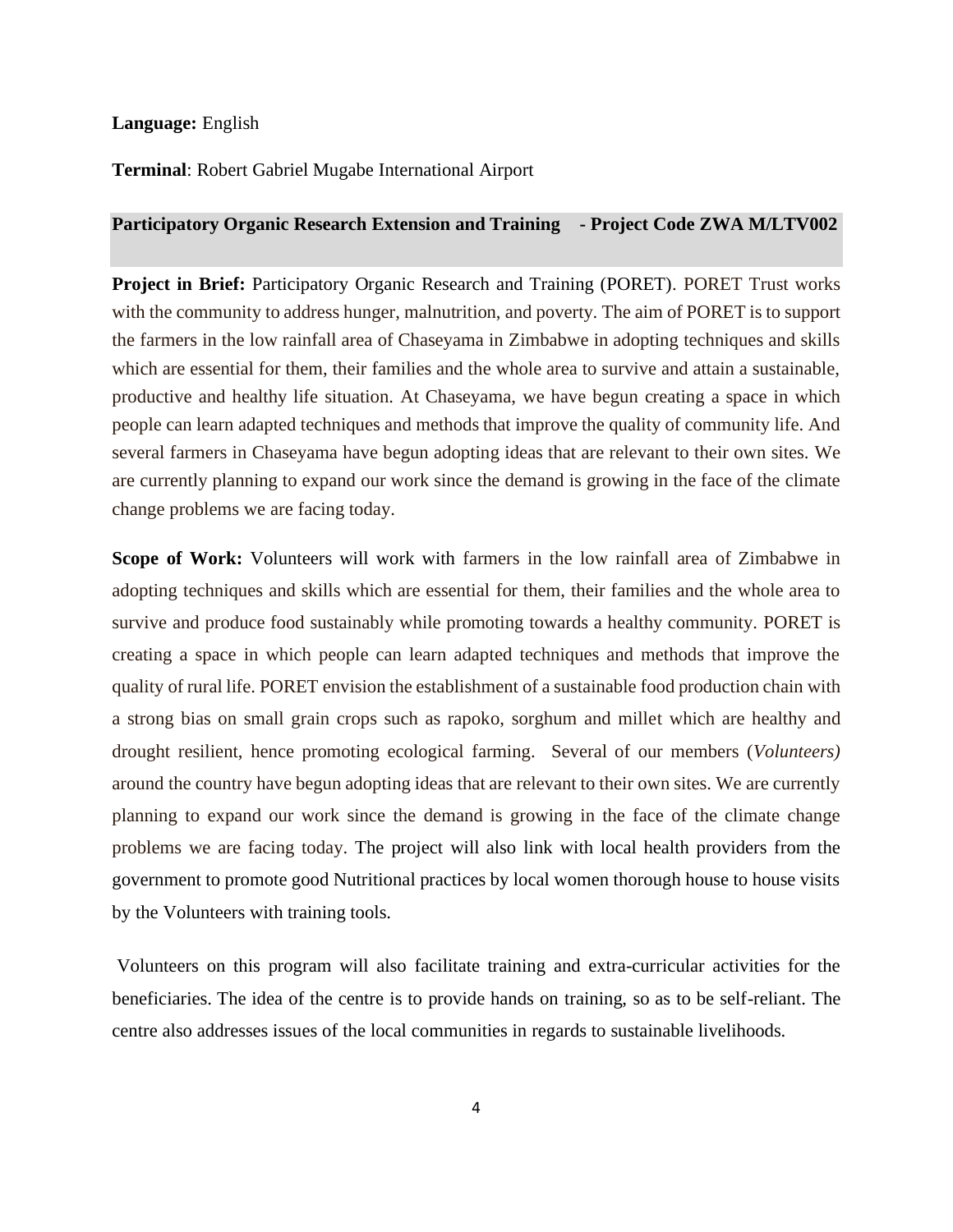Participants will also will together with the communities in crafting strategies which have the capacity to achieve zero hunger amongst the beneficiaries as well as the surrounding communities and beyond. Volunteers will also have an opportunity to engage in indoor and outdoor games with the beneficiaries. It is basically an opportunity for international volunteers to appreciate local initiatives by the surrounding communities in their humble efforts to put hunger into the archives of history in Chimanimani.

#### **Areas of Specialization (Skills, Knowledge Requirements)**

No special skills are required in this program. Basically, passion and commitment are all volunteers require to take part in this program. Development Practitioners are most welcome to this project. Volunteers with other ideas to share are most welcome.

#### **Accommodation**

Volunteers will be accommodated at the Centre. Rooms are available to individual volunteers. Volunteers with special needs like seniors/ aged, families and physically challenged will have special arrangements for their accommodations

**Location:** Chaseyama Village: Chimanimani

**Language:** English

**Terminal**: Robert Gabriel Mugabe International Airport

#### **SPROUT - Women Empowerment Trust Chitungwiza - Project Code ZWA M/LTV003**

**Project in Brief:** SPROUT Women Empowerment Trust founded in 2018 with the aims of addressing challenges faced by women, girls in acquiring opportunities and resources to fully in sustainable economy. The organisation also focuses on the governance and leadership with the primary objective of community development whilst at the same time nurturing the environment in the rural, peri urban and urban vulnerable spaces through training, awareness raising and advocacy. With contemporary economic situation in Zimbabwe where a lot of people have lost their livelihoods due to COVID 19 and Marco Economics climate prevailing in the country a lot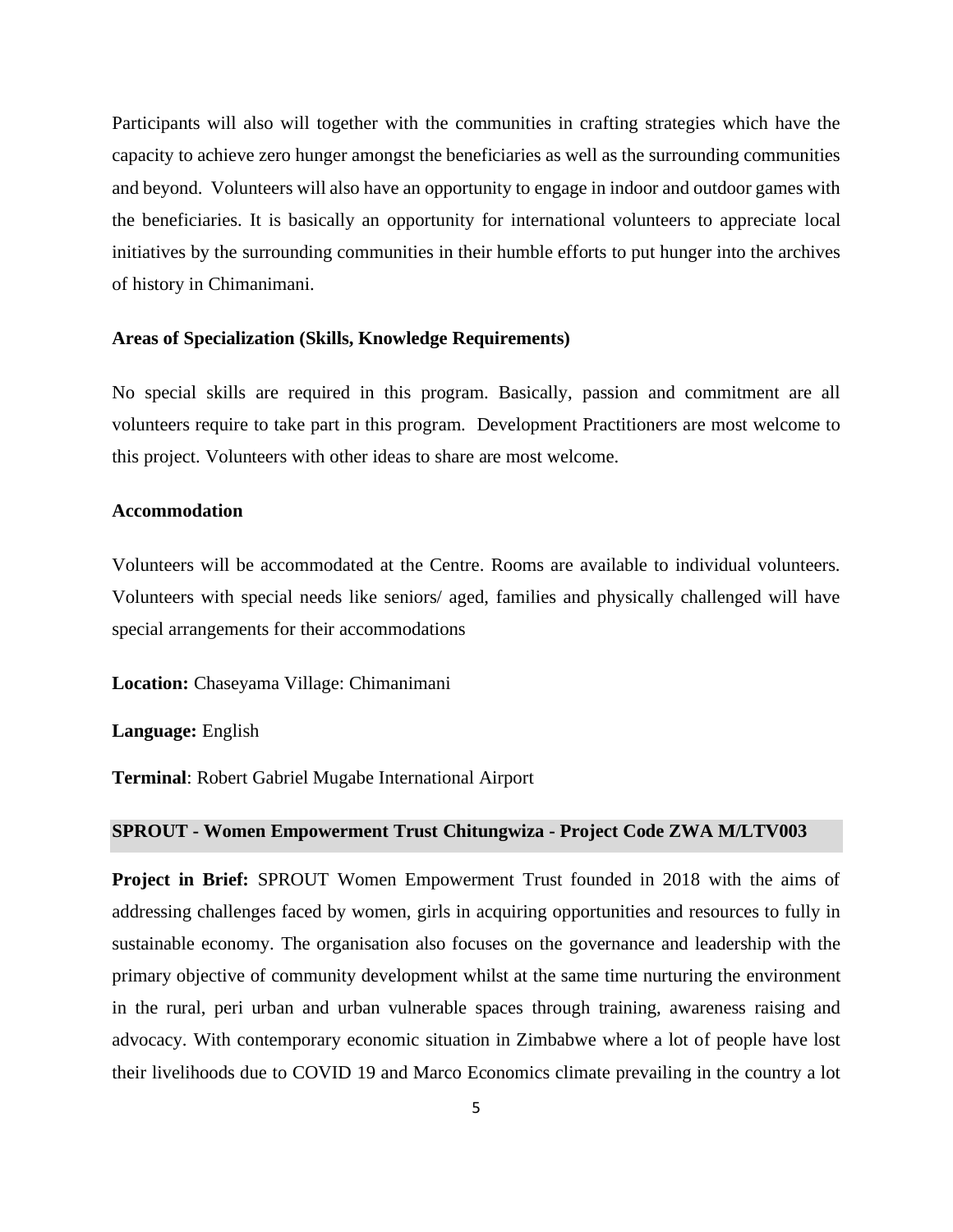of girls and women are vulnerable. The organisation is failing to take care of the ever-increasing number of girls and women in need of help, hence the dire need of Resources Mobilization officer

#### **Scope of Work:**

The Resource Mobilization Officer will contribute to SPROUT work through research/documentation, social media, monitoring and evaluation and resource mobilization. The ideal candidate will be specifically involved in identifying and respond to opportunities for funding. Volunteers will also be involved in capacity building activities especially for the girls. S/He will learn from other staff members to perform duties

#### **Areas of Specialization (Skills, Knowledge Requirements)**

Communication or media studies preferred, experience in communications, editing communication content including writing compelling stories; Experience in grant writing and resource mobilization; Strong negotiation skills with experience in influencing, creativity, innovativeness, and entrepreneurial thinking; Proficient user of Microsoft Word Suite (including Excel, Word, Publisher); Adept at using social media platforms (e.g. Face book, Twitter etc.); Strong oral and written English language skills; Ability to work independently

#### **Accommodation**

Volunteers will be accommodated by host family Rooms will be available to individual volunteers. Volunteers with special needs like seniors/ aged, families and physically challenged will have special arrangements for their accommodations

**Location:** Chitungwiza

**Language:** English

**Terminal**: Robert Gabriel Mugabe International Airport

#### **Chengeston Home Care – Gokwe - Project Code ZWA M/LTV004**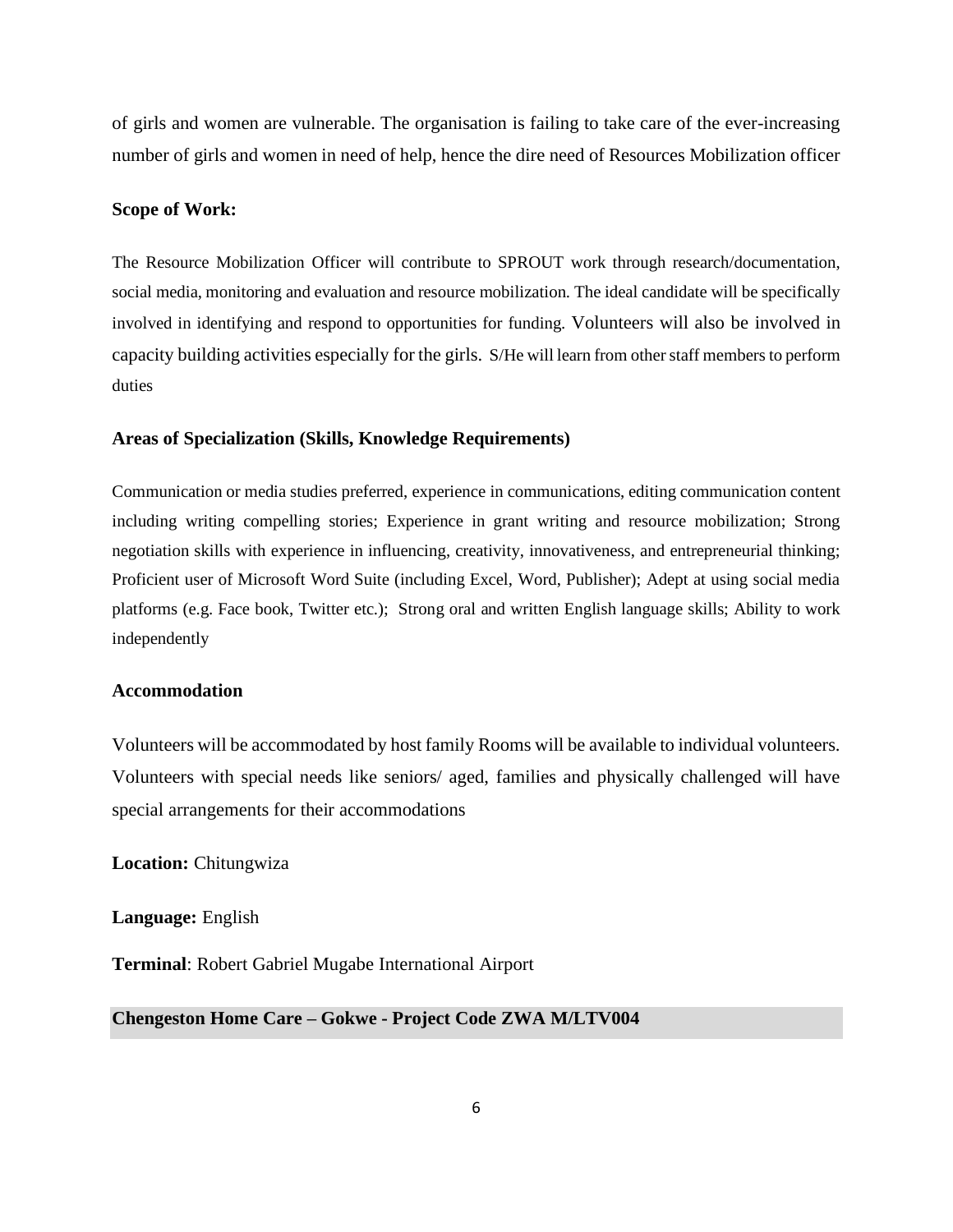**Project in Brief:** Chengeston Home Care is a safe house for abused and vulnerable children in Gokwe. Since its inception the orphanage has housed and saved many children who are dumped by their parents due to unwanted pregnancies and some have the most shocking stories you have ever heard. It currently shelters children of all ages. A reasonable number of the children are HIV/AIDS orphans who lost their parents from HIV/AIDS, some were deserted by their parents dumped in bushes, toilets among other places. The centre also acts as a drop-in centre were abused children are kept in good health and safety while investigations are pending by responsible authorities.

#### **Scope of Work:**

Children at the orphanage are hungry for love, care, educational assistance and even just a smile and friendship. Volunteers are essential in providing these simple but usually undermined gestures. These are important for cognitive stimulation, emotional or confidence building which are important to develop inner drive and boosting their self-esteem. This opportunity will present volunteers a chance to impact both the children and themselves. It will give volunteers a gratifying blend of fresh, thrilling, and amazing experiences. The experience of each volunteer is different depending on the level of their innovation and inner drive. Volunteers therefore are expected to have passion for children and the drive to engage children actively to increase the chances of their experiences being worthy while.

Daily volunteer activities include playing with the children using those kinds of games that we take lightly when we are back home and think they are old fashioned, assist with school homework and generally ensuring that children are engaged at all times. Children usually wish to understand the volunteer, where they are from, what music they like, sporting activities, and including what sorts of social experiences they prefer engaging in. It is those kinds of things we take for granted that they want to hear. There is an opportunity for endless intellectual capacity to what volunteers could do. Whatever it is that you can think of, just know that your initiatives have an astounding positive effect on the children something that they will not forget.

#### **Areas of Specialization (Skills, Knowledge Requirements)**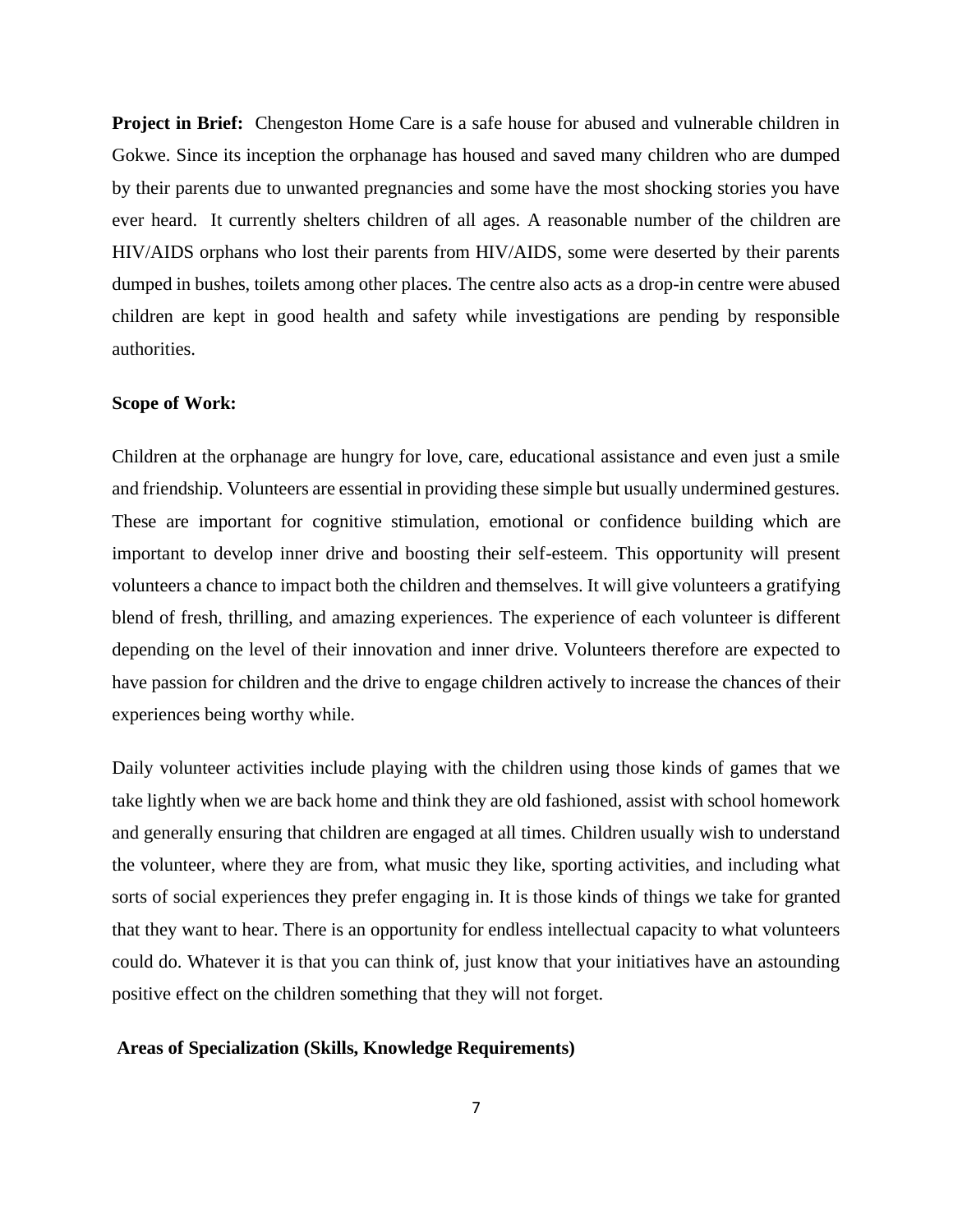Being a part of the orphanage triggers an extensive interest in volunteers and is an opportunity to discover one's hidden or unknown skills, patience, love, talents and even interests something which usually the volunteer themselves never recognized. It is a chance to discover the inner person. Our volunteers are given an opportunity to be as innovative as much as they could as they will simply have this time. There is therefore no particular skill required to participate in this program.

#### **Accommodation**

Accommodation is provided at the centre or either a host family. At a host family, volunteers have the opportunity to immerse themselves into the real Zimbabwean culture and day to day life as they live in, eat and participate in host family activities. These host families are carefully selected based on a critical criterion to ensure basic comfort for our volunteers.

**Location:** Gokwe

#### **Language:** English

**Terminal**: Robert Gabriel Mugabe International Airport

#### **Ruwa-Rehabilitation Centre - Project Code ZWA M/LTV005**

**Project in Brief:** Ruwa Rehabilitation Centre is home for people with severe and multiple injuries with a strong bias to spinal code. It provides respite care, rehabilitation and training for caregivers. The volunteers will work with the staff members at Ruwa Rehabilitation to provide respite care as well as rehabilitation for the disadvantaged members of our community.

#### **Scope of Work:**

Ruwa Rehabilitation is looking for Orthopedic Technologist, Her/his duties will include working with people with multiple and severe and physical disabilities. Moreover, volunteers will be involved in helping in the manufacturing and fabrication of assistive devices such as artificial legs. The volunteers will also be involved in capacity building activities for the sustainability of Ruwa Rehabilitation Centre. The volunteer will also take part in the process of resource mobilization for the centre.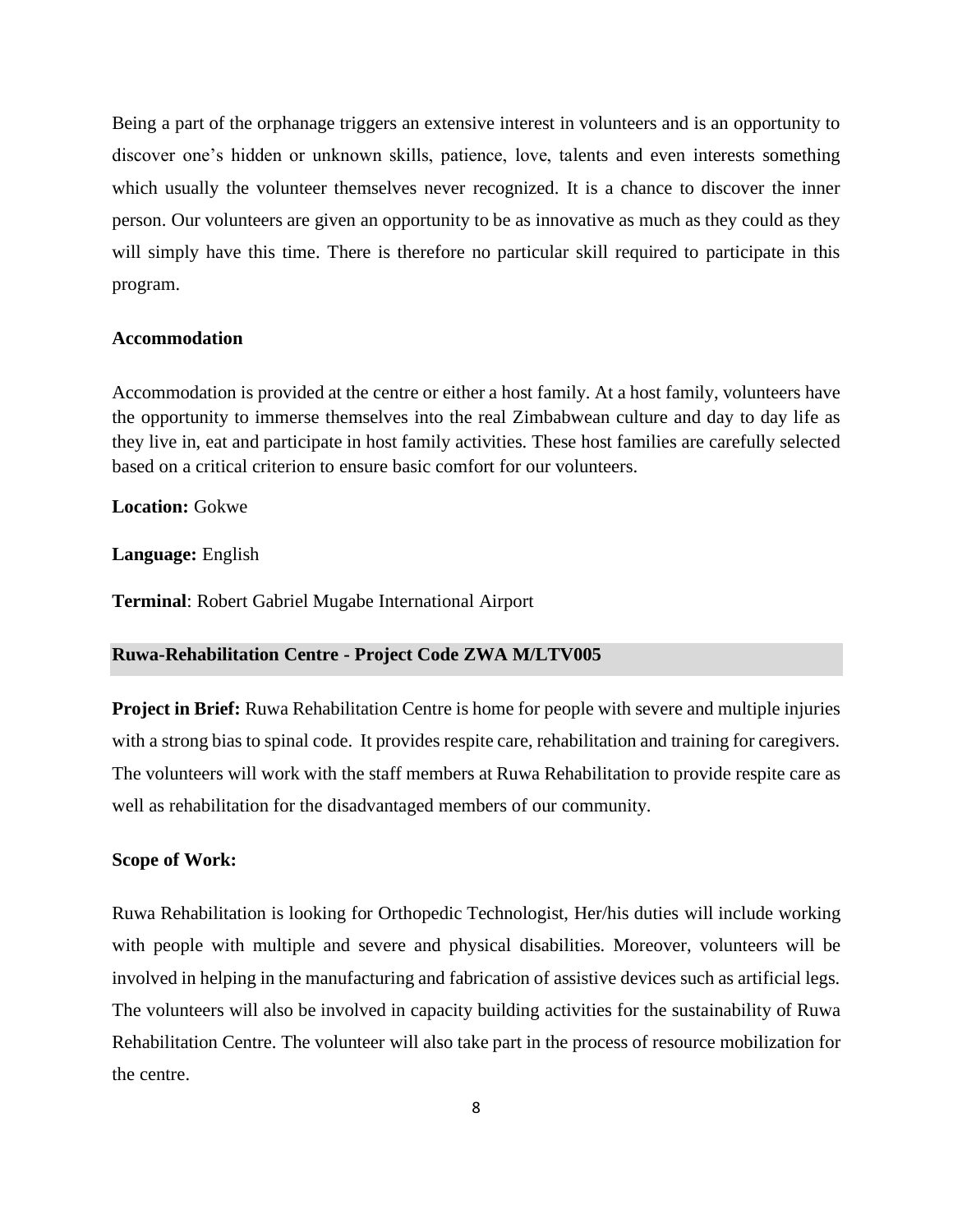# **Areas of Specialization (Skills, Knowledge Requirements)**

Orthopedic Technologist, Doctors, nurses, paramedics, medical students, social workers, physiotherapist, agriculturalist, Fundraisers, Development Practitioners are most welcome to this project. However, volunteers with other ideas to share are most welcome.

#### **Accommodation**

Volunteers will be accommodated at Ruwa Rehabilitation Centre. Rooms will be available to individual volunteers. Volunteers with special needs like seniors/ aged, families and physically challenged will have special arrangements for their accommodations

#### **Location:** Ruwa

#### **Language:** English

**Terminal**: Robert Gabriel Mugabe International Airport

#### **HIV/AIDS project – Victoria Falls- Project Code ZWA M/LTV006**

**Project in Brief:** The program aims to support thousands of children and youth in Zimbabwe infected and affected by HIV/AIDS through sexual and reproductive health education activities. The largest population of the Zimbabwean children, at least a quarter are orphaned by the pandemic and over 200 000 are infected. Children live in poverty and require support from the little anyone can offer them. The project is based in Victoria Falls a tourist and border town currently also highly impacted by HIV/AIDS with mainly children and young people affected.

#### **Scope of work:**

Located in the World Heritage Site – Victoria Falls, volunteers have the opportunity to engage with the most affected children and take them through a healing and joyful moment through play and education. This is an amazing volunteering opportunity for those who need no other skills but an open heart and the willingness to work on programs that can make vulnerable children's lives better.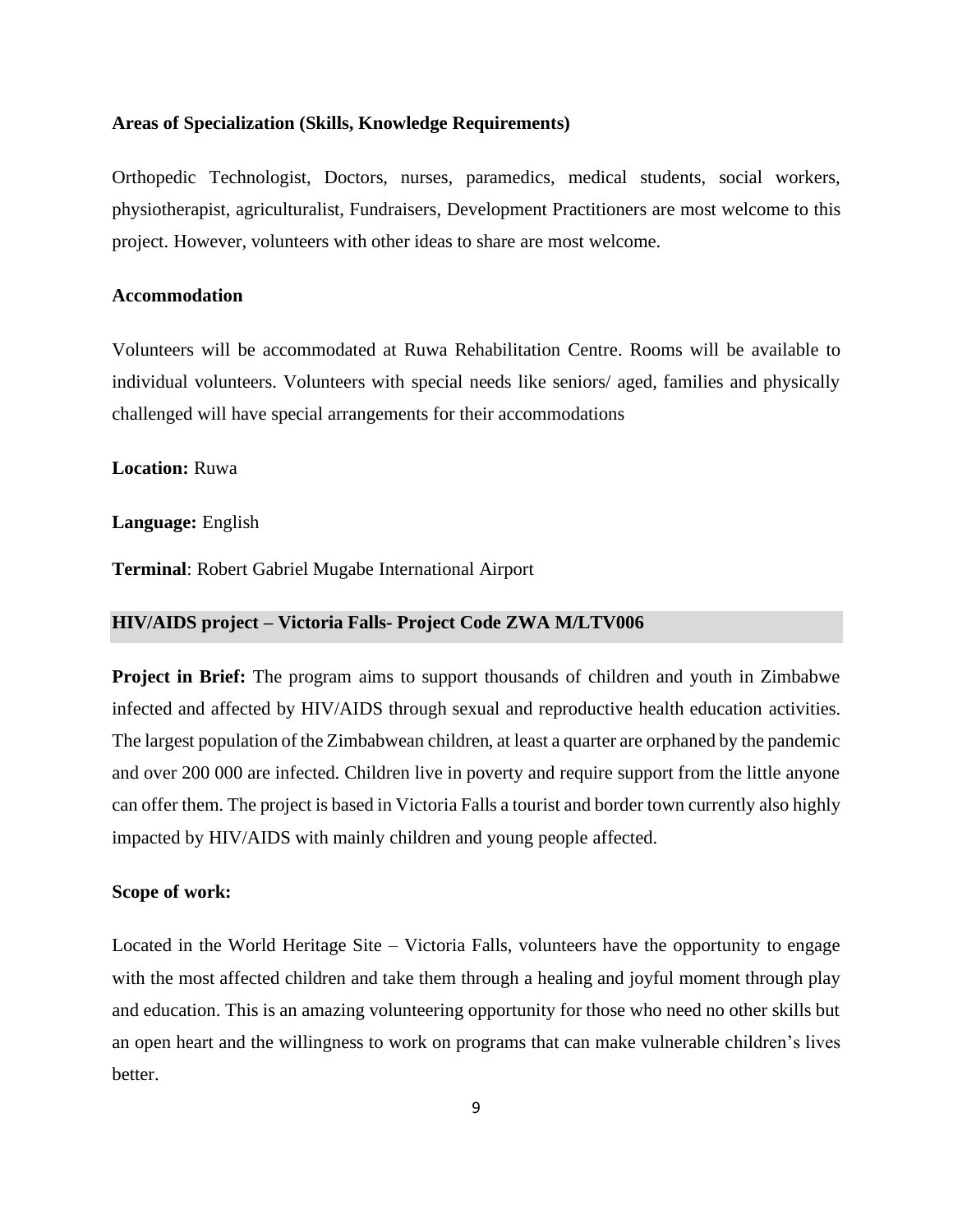The program has a positive impact on the targeted children and youth. They face hardships through stigma and discrimination in the community and among their peers who often do not understand the disease yet. Volunteers are there to provide this emotional support and education to the rest of the young and children who are at risk of infection. Volunteers do this through school-based HIV/AIDS clubs targeting adolescent youth. Furthermore, volunteers would occasionally use sporting activities especially soccer one of the largest sports in Africa to educate young people on HIV.

# **Areas of Specialization (Skills, Knowledge Requirements)**

No special skills are required in this program. Basically, passion and commitment is all volunteers require to take part in this program.

# **Accommodation**

Accommodation is provided in a choice or either a host family or at the Volunteer House which is located approximately 4kms from the city centre. The house provides spacious air-conditioned rooms to refresh volunteers from the heat out while they are undertaking their community work. Bedrooms are equipped with single beds accommodating at least a minimum of two and a maximum of four people per room. Volunteers should be aware that the room set up changes frequently and can expect to use bunk beds. We take great note of space and the comfort which our volunteers require after hard work out in the field. Our lounge is equipped with a spacious lounge suit and entertainment in the form of television set with a wide variety of international news and entertainment channels. Internet facilities are provided free of charge for volunteers 24hrs a day. However, it should be noted that this may be regulated or restricted in some instances depending on the daily usage but would generally be available all the time.

At a host family, volunteers have the opportunity to immerse themselves into the real Zimbabwean culture and day to day life as they live in, eat and participate in host family activities. These host families are carefully selected based on a critical criterion to ensure basic comfort for our volunteers.

**Location:** Victoria Falls

**Language:** English

**Terminal**: Victoria Falls International Airport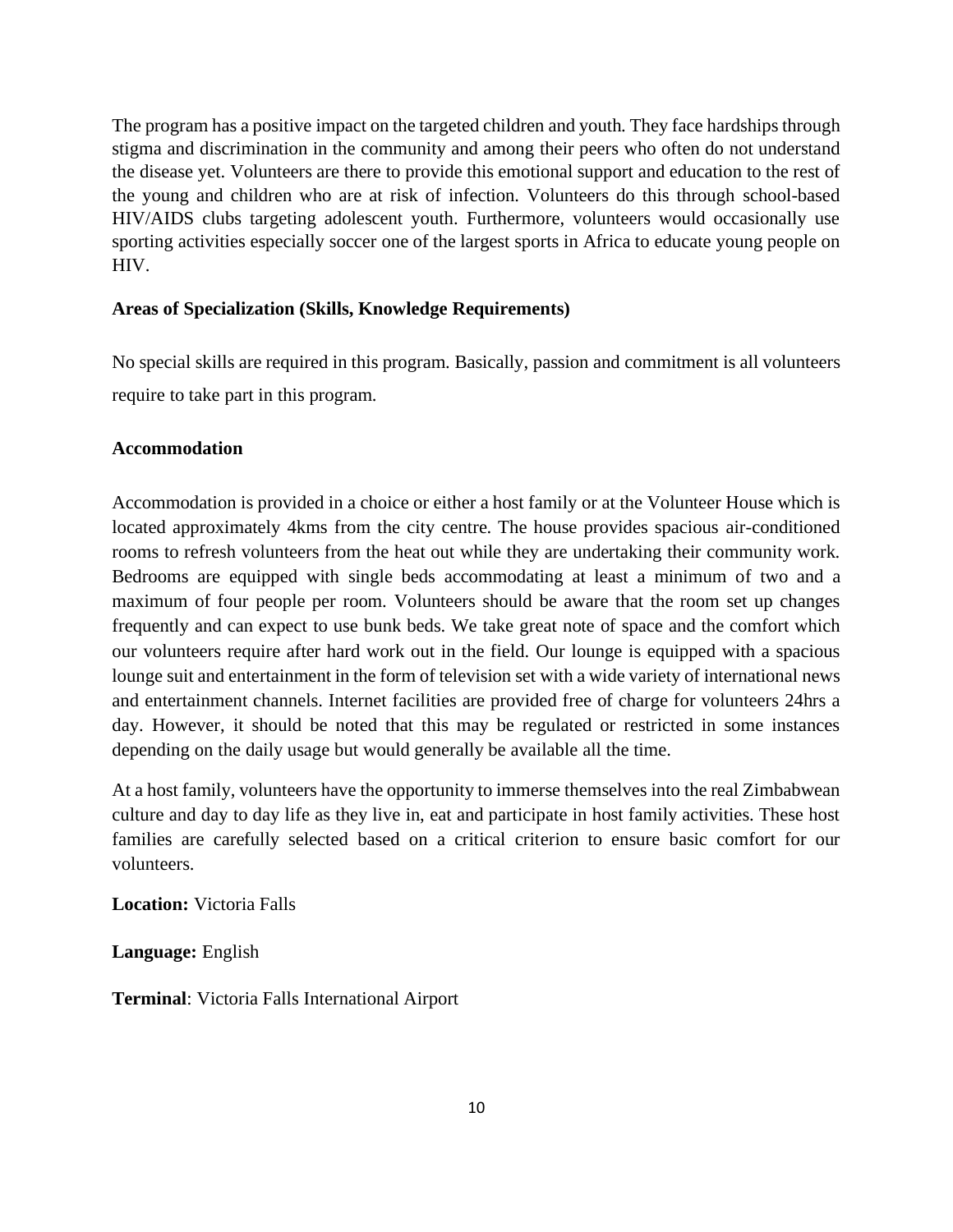#### **Tose Respite Care Home -Harare- Project Code ZWA M/LTV007**

**Project in Brief:** Tose is a center for children with multiple and severe disabilities. The centre provides respite care rehabilitation and training for caregivers. Tose is a Shona word that means together. We Together Overcome disabilities and Problems, share success and sorrows and Encourage each other. Respite means rest. The home is unique in the sense that it offers relief to parents and guardians of the physical challenged as well as offering basic survival skills to the disabled. Most of them regarded by the society, institutions and hospitals as lost hope.

**Scope of Work:** Tose is home for people with severe and multiple disabilities. It provides respite care, rehabilitation and training for caregivers. The volunteers will work with the staff members at Tose to provide respite care as well as rehabilitation for the disadvantaged. The volunteers will also help in the garden, kitchen laundry and any specific request from administration at Tose.

**Areas of Specialization (Skills, Knowledge Requirements):** Tose is looking for volunteers with the following expertise, Physiotherapist, Occupational Therapist, Speech Therapist, IT Specialist, Fundraising Strategist

#### **Accommodation**

Volunteers will be accommodated at Tose. Rooms will be available to individual volunteers. Volunteers with special needs like seniors/ aged, families and physically challenged will have special arrangements for their accommodations

**Location:** Harare

**Language:** English

**Terminal**: Robert Gabriel Mugabe International Airport

#### **Bongai Shamwari -Early Childhood Centre- Project Code ZWA M/LTV008**

**Project in Brief:** Bongai Shamwari Early Childhood Center, provides early education for kids from disadvantaged background from Chikanga and the surroundings communities in Mutare and Penhalonga. The philosophy for the centre is a quality preschool education helps to build selfconfidence, learn social skills and develop lifelong passion for education.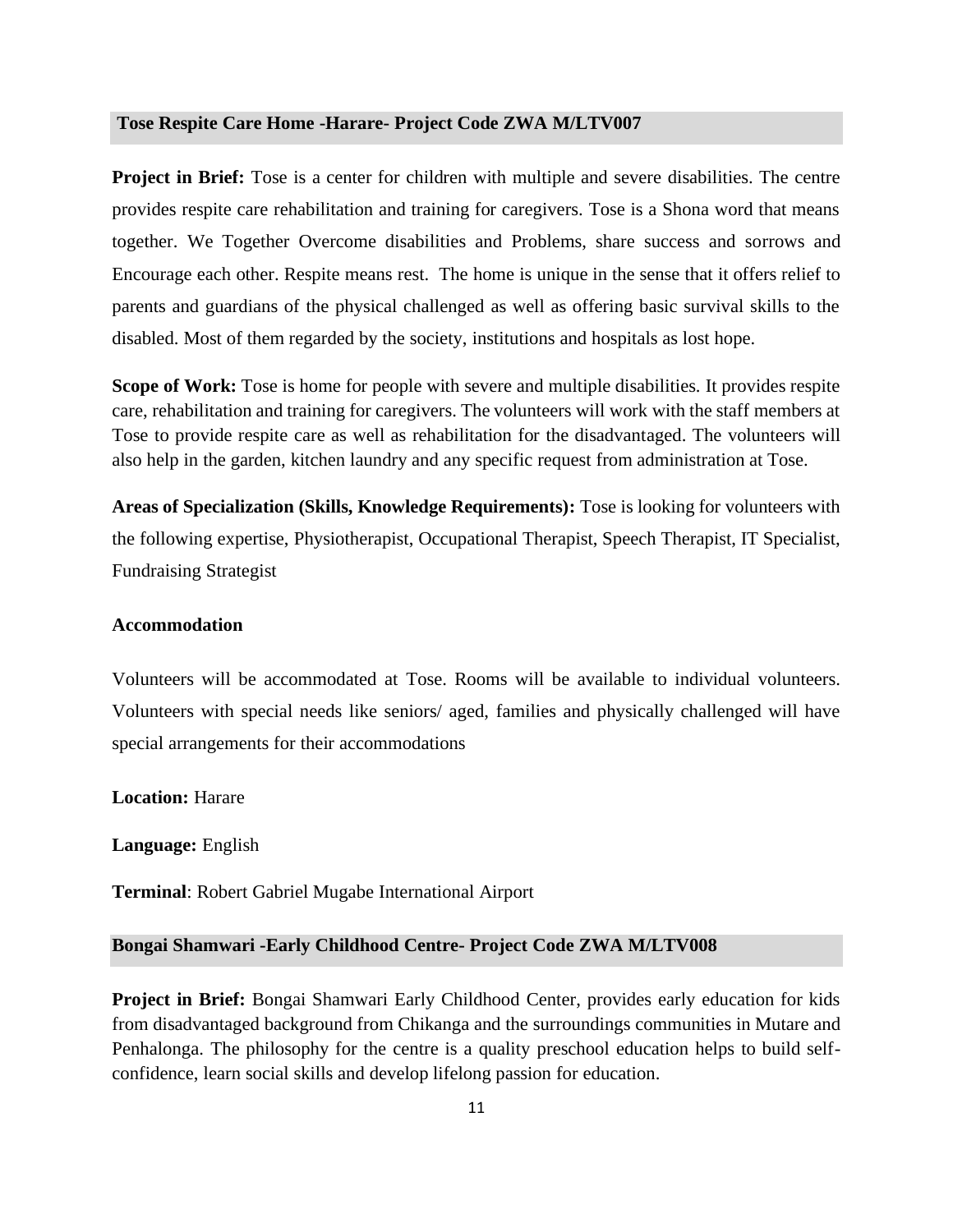**Work:** The volunteers will develop a social health care for the centre, offer some in house training for the kids and staff members as well as tailor made training Programme with strong bias on Gender and development Programme.

**Areas of Specialization:** Basically, passion and commitment for early childhood development and community development is all that is required to take part in this program.

**Accommodation**: Volunteers will be accommodated at Bongai Shamwari Centre. Rooms will be available Females and Males. Volunteers should bring their own sleeping bag and a small mattress. Running water is available, Water system toilets are available

**Location**: Mutare- Chikanga High Destiny Suburbs, 10 km away from the City Centre Mutare

**Special Remarks**: Emotionally competent and feel comfortable to work with kids and people from all walks of life

**Language:** English

**Terminal**: Robert Gabriel Mugabe International Airport

#### **Tsungirirai Orphanage -Norton- Project Code ZWA M/LTV009**

**Project in Brief:** Tsungirirai Orphanage is home care centre which caters for the children coming from very humble and disadvantaged backgrounds. The centre caters for the total development of the kids which ranges from offering accommodation provision of food, clothing and school tuition and fees. With contemporary economic situation in Zimbabwe where a lot of people have lost their livelihoods due to Marco Economics climate prevailing in the country a lot of children in around and Norton are vulnerable. The centre is failing to take care of the ever-increasing number of children in need of help, hence the dire need of Resources Mobilization officer

#### **Scope of Work:**

The Resource Mobilization Officer will contribute to Tsungirirai work through research and documentation, resource mobilization. The ideal candidate will be specifically involved in identifying and respond to opportunities for funding. Volunteers will also be involved in capacity building activities especially for the outgoing children. S/He will learn from other staff members to perform duties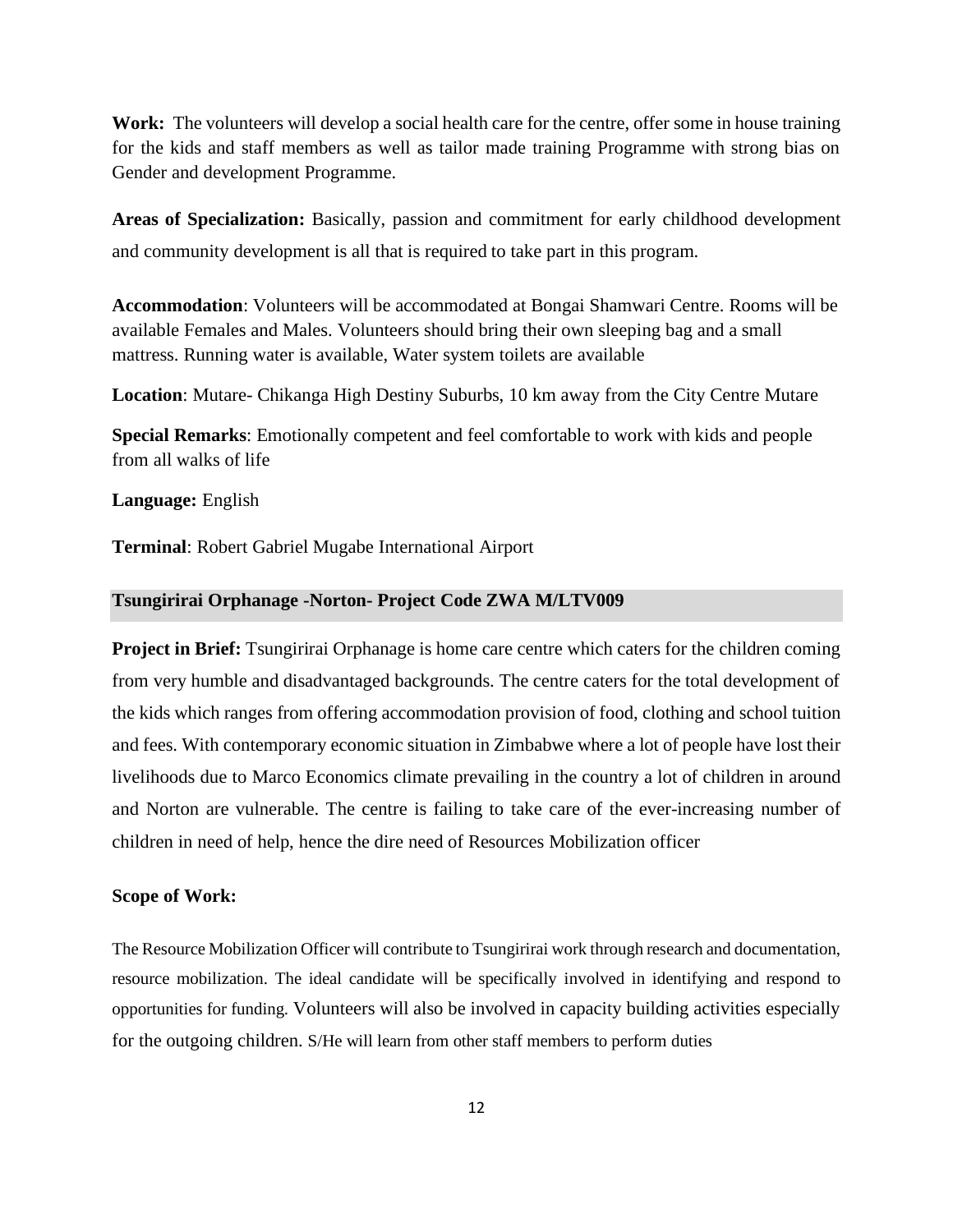#### **Areas of Specialization (Skills, Knowledge Requirements)**

Communication or media studies preferred, experience in communications, editing communication content including writing compelling stories; Experience in grant writing and resource mobilization; Strong negotiation skills with experience in influencing, creativity, innovativeness, and entrepreneurial thinking; Proficient user of Microsoft Word Suite (including Excel, Word, Publisher); Adept at using social media platforms (e.g. Face book, Twitter etc.); Strong oral and written English language skills; Ability to work independently

# **Accommodation**

Volunteers will be accommodated at Tsungirirai Community Care Home. Rooms will be available to individual volunteers. Volunteers with special needs like seniors/ aged, families and physically challenged will have special arrangements for their accommodations

**Location:** Norton

**Language:** English

**Terminal**: Robert Gabriel Mugabe International Airport

#### **Teaching at a Kindergarten – Victoria Falls- Project Code ZWA M/LTV010**

**Project in Brief:** This project focuses on supporting Kindergarten education for children at a local rural school in Victoria Falls. Early Childhood Education is key to the promotion of cognitive, physical and social development of children in the first 1000 days of their lives. This project's aim is to promote access to ECD services to children and promoting the education of ECD children through play.

#### **Scope of work:**

Volunteers in this project are engaged on a day to day basis with children in ECD as Teacher Assistants. They provide a conducive platform for children to access educational services and promoting play as the pivot of education for children in this grade. Children in this grade are between the ages of 3 to 6 years of age. Volunteers have an opportunity to be innovative and initiate educational games for children as well as facilitating coloring and paintings. It is a project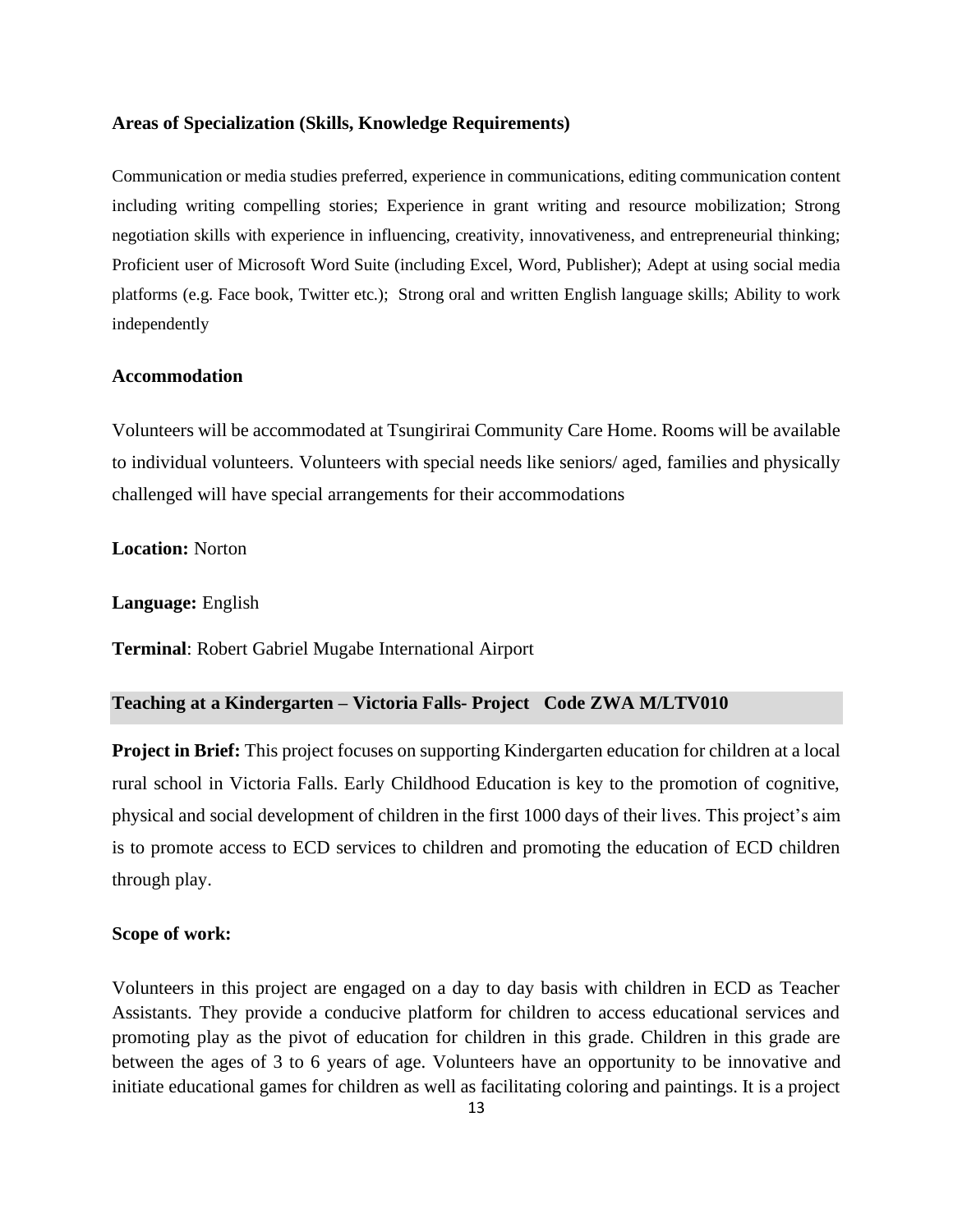for those volunteers who wish to be immersed in visionary art work, painting and play (indoor or outdoor).

**Areas of Specialization (Skills, Knowledge Requirements)**: No special skills are required.

# **Accommodation**

Accommodation is provided in a choice or either a host family or at the Volunteer House which is located approximately 4kms from the city centre. The house provides spacious air-conditioned rooms to refresh volunteers from the heat out while they are undertaking their community work. Bedrooms are equipped with single beds accommodating at least a minimum of two and a maximum of four people per room. Volunteers should be aware that the room set up changes frequently and can expect to use bunk beds. We take great note of space and the comfort which our volunteers require after hard work out in the field. Our lounge is equipped with a spacious lounge suit and entertainment in the form of television set with a wide variety of international news and entertainment channels. Internet facilities are provided free of charge for volunteers 24hrs a day. However, it should be noted that this may be regulated or restricted in some instances depending on the daily usage but would generally be available all the time.

At a host family, volunteers have the opportunity to immerse themselves into the real Zimbabwean culture and day to day life as they live in, eat and participate in host family activities. These host families are carefully selected based on a critical criterion to ensure basic comfort for our volunteers.

**Location:** Victoria Falls

**Language:** English

**Terminal**: Victoria Falls International Airport

#### **Childcare – Victoria Falls- Project Code ZWA M/LTV 0011**

**Project in Brief:** The project is based in Victoria Falls at our offices which also act as a recreational hub for children and youth who lack basic community and educational services. It provides children and youth an opportunity not only to interact but access basic services to promote their social wellbeing. The idea of the centre is to keep children and youth out of risk places which they might otherwise find themselves in as a result of a lack of opportunities in safer places.

#### **Scope of work:**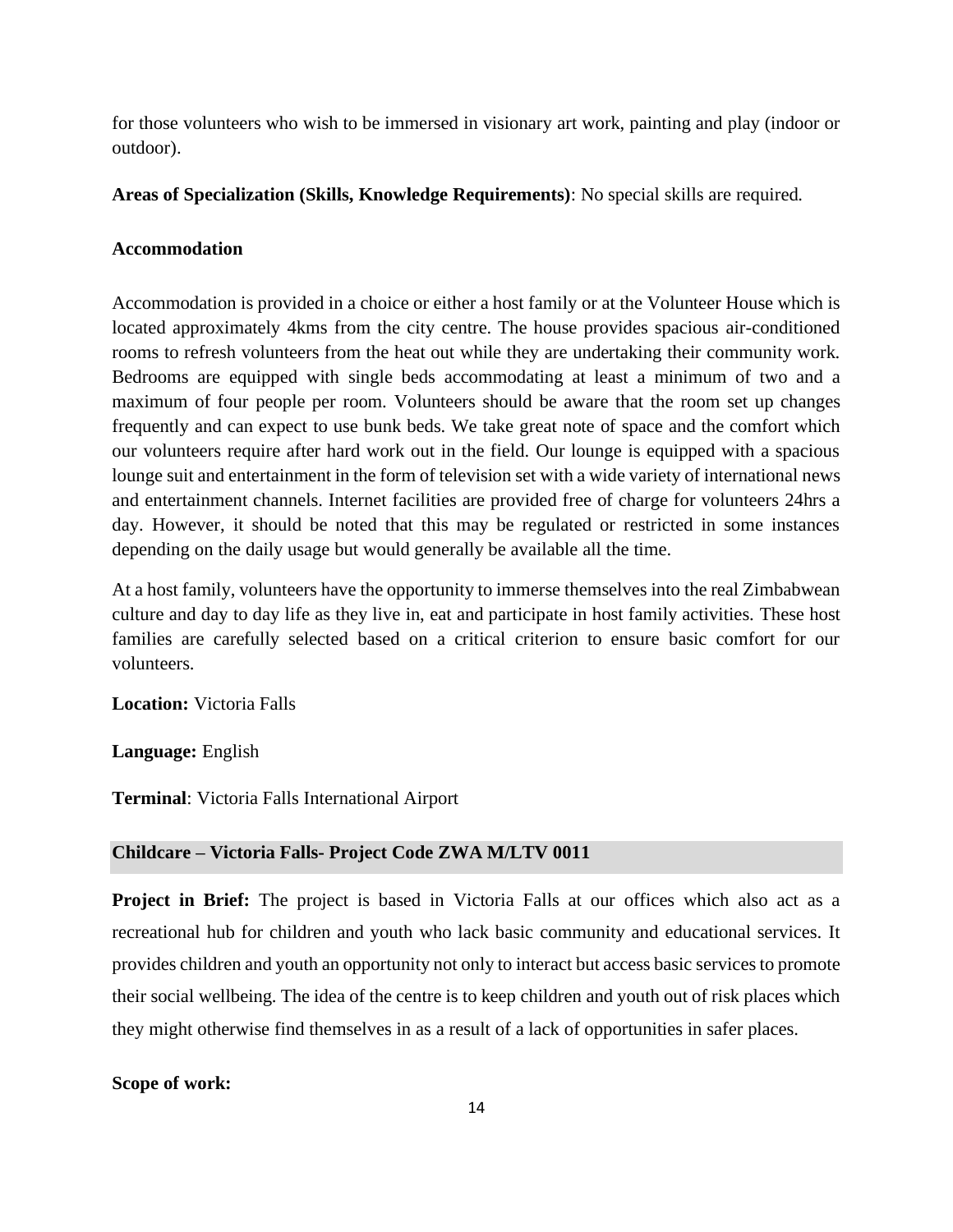Volunteers on this program facilitate extra-curricular activities for children and youth through a child center which supports those who need it most. The idea of the centre is to provide recreational services to children and youth who do not have access to such services. The center also addresses issues of child abuse among other challenges as it is a safe home to deliberate and receive support from. Volunteers work together with representatives of the Victoria Falls Child Protection Committee and our staff to identify and resolve all child protection related issues. From this same centre, volunteers have an opportunity to engage in indoor and outdoor play games with children who occasionally visit the centre for play. It is basically an opportunity for international volunteers to appreciate initiatives around safeguarding the rights of children and their protection.

**Areas of Specialization (Skills, Knowledge Requirements)**: No specific skills are required to participate in this program.

#### **Accommodation**

Accommodation is provided in a choice or either a host family or at the Volunteer House which is located approximately 4kms from the city centre. The house provides spacious air-conditioned rooms to refresh volunteers from the heat out while they are undertaking their community work. Bedrooms are equipped with single beds accommodating at least a minimum of two and a maximum of four people per room. Volunteers should be aware that the room set up changes frequently and can expect to use bunk beds. We take great note of space and the comfort which our volunteers require after hard work out in the field. Our lounge is equipped with a spacious lounge suit and entertainment in the form of television set with a wide variety of international news and entertainment channels. Internet facilities are provided free of charge for volunteers 24hrs a day. However, it should be noted that this may be regulated or restricted in some instances depending on the daily usage but would generally be available all the time.

At a host family, volunteers have the opportunity to immerse themselves into the real Zimbabwean culture and day to day life as they live in, eat and participate in host family activities. These host families are carefully selected based on a critical criterion to ensure basic comfort for our volunteers.

**Location:** Victoria Falls

**Language:** English

**Terminal**: Victoria Falls International Airport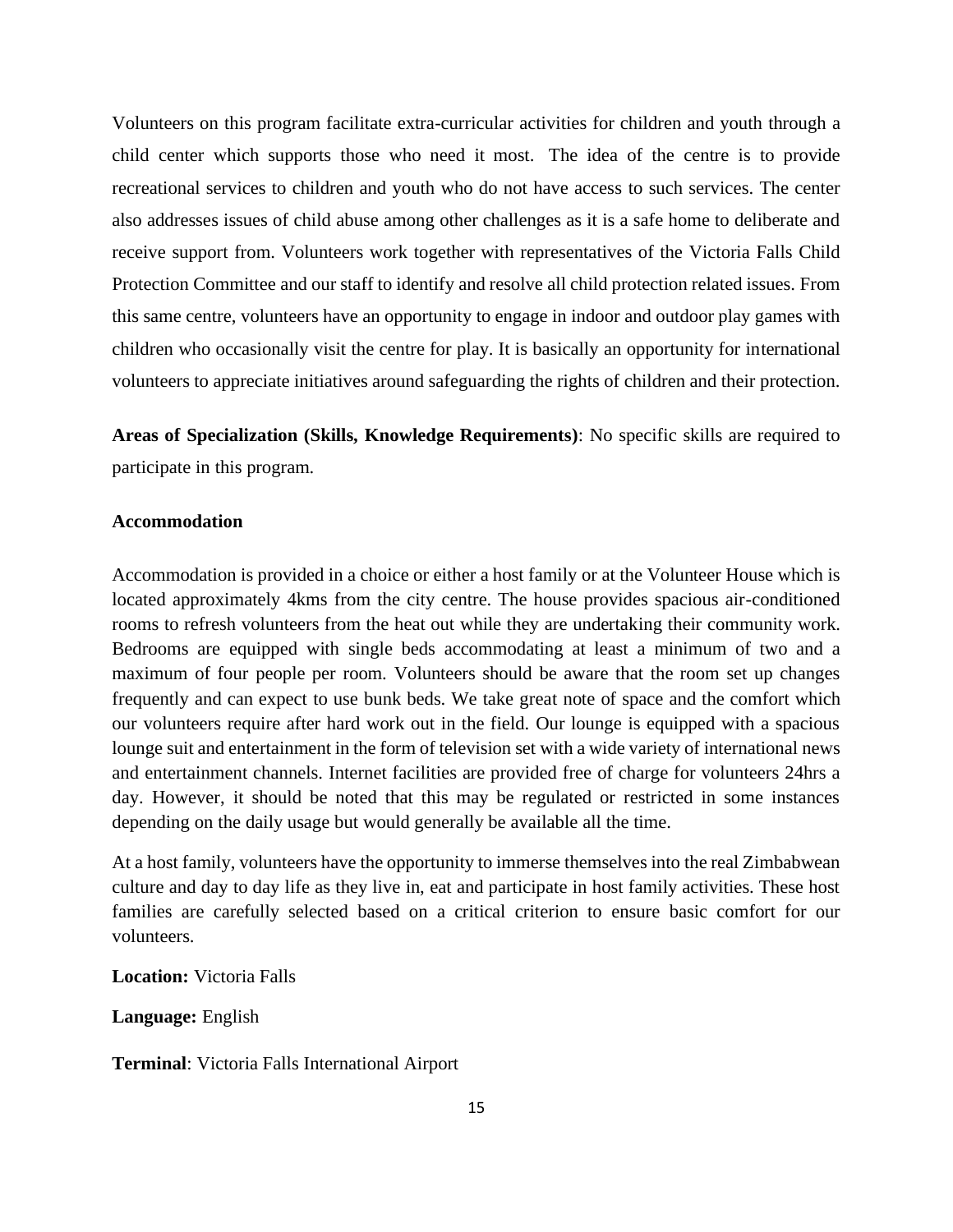**Project in Brief:** Eve Sports Academy works with the community to address challenges faced by kids in the city. The City of can no longer afford to provide reactional services to the young children of Mutare. The aim of Eve Sports Academy is to support the children of Mutare and surroundings communities in Zimbabwe in adopting techniques and skills in sports which are essential for their personal development as well as healthy life styles. Eve Sports Academy have started creating space in which people can learn adapted techniques and methods that improve the quality of community life through sports especially the disadvantaged members of the community. Several young people in Mutare have begun adopting Eve Sports Academy as one place for their sports development We are currently planning to expand our work since the demand is growing in despite the Covid 19 pandemic we are facing today.

**Scope of Work:** Volunteers on this program facilitate training and extra-curricular activities for Children coming all walks of life. The idea of this program is to accord children from the city of Mutare and the surroundings communities with hands on sports training, so that the beneficiary can be self-reliant. The Sports Academy also addresses issues of community development through sound sports management

Volunteers will work together with the communities in crafting strategies which have the capacity to achieve identify talent amongst the beneficiaries as well as the surrounding communities and beyond. Volunteers will also have an opportunity to engage in indoor and outdoor games with the beneficiaries. It is basically an opportunity for international volunteers to appreciate local initiatives by the surrounding communities in their humble efforts to use sports as a vehicle to promote community development

#### **Areas of Specialization (Skills, Knowledge Requirements)**

No special skills are required in this program. Basically, passion and commitment are all volunteers require to take part in this program. Development Practitioners are most welcome to this project. Volunteers with other ideas to share are most welcome.

#### **Accommodation**